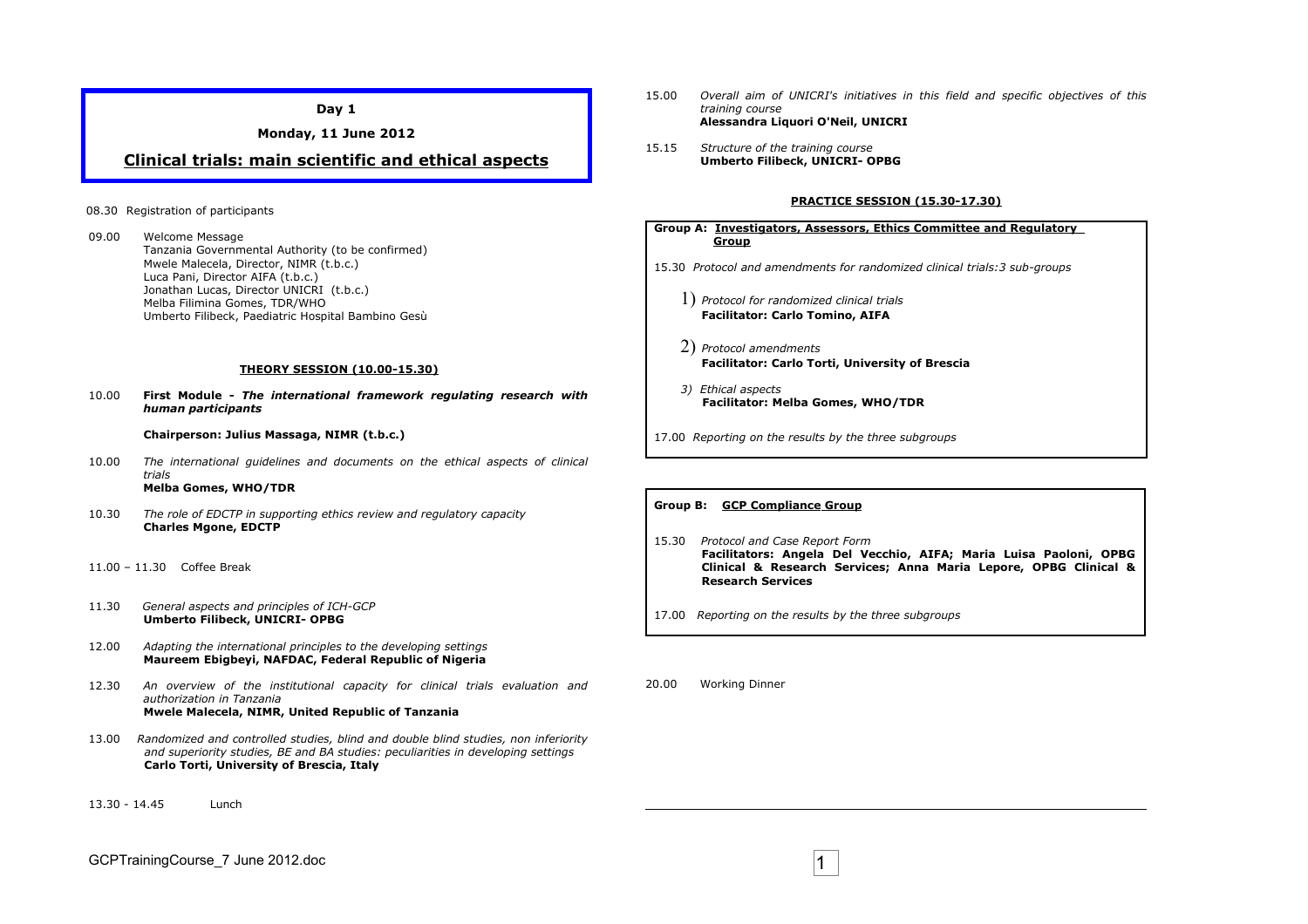## **Tuesday, 12 June 2012**

# **Guidelines on Good Clinical Practice: application of principles (Part I)**

08.30 Registration

#### **THEORY SESSION (9.00-15.00)**

09.00 **Second Module -** *Clinical trials: main regulatory, methodological and scientific aspects*

#### **Chairperson: Alessandra Liquori O'Neil, UNICRI**

- 09.00 *Guidelines on Good Clinical Practice: protocol and amendments*  **Carlo Tomino, AIFA, Italy**
- 09.30 *The respect of ethics and GCP in the clinical trials authorization procedures in the European Union* **Umberto Filibeck, UNICRI- OPBG**
- 10.00 *Scientific evidence and data publication* **Ramadhani Abdallah Noor, Harvard School of Public Health, United Republic of Tanzania**
- 10.30 *The role, duties and responsibilities of clinical trials personnel* **Umberto Filibeck, UNICRI- OPBG/Maria Luisa Paoloni, OPBG, Clinical & Research Services, Italy**
- 11.00 11.30 Coffee break
- 11.30 **Third Module -** *Operational aspects of clinical trials with difficult/critical scientific and ethical issues*

**Chairperson: Mwele Malecela, NIMR (t.b.c.)**

- 11.30 *Placebo and active comparator: ethical aspects* **Godfrey Tangwa, University of Yaounde, Republic of Cameroon**
- 12.00 *Placebo and active comparator: specific issues in developing settings* **Ramadhani Abdallah Noor, Harvard School of Public Health, United Republic of Tanzania**
- 12.30 *Informed consent procedures and confidentiality aspects in clinical trials: ethical aspects*  **Yohana Mashalla, University of Botswana, Botswana**
- 13.00 *Informed consent procedures and confidentiality aspects in clinical trials: specific issues in developing settings*  **Aceme Nyika, P.H.P. Africa, Republic of Zimbabwe**
- 13.30 14.45 Lunch

### **PRACTICE SESSION (15.00-17.30)**

**Group A: Investigators, Assessors, Ethics Committee and Regulatory Group**

- 15.00 *Placebo and active comparator*  **Facilitators: Ramadhani Abdallah Noor, Harvard School of Public Health; Godfrey Tangwa, University of Yaounde**
- 16.15 *Informed consent/Confidentiality issues*  **Facilitators: Aceme Nyika, P.H.P. Africa; Yohana Mashalla, University of Botswana, Botswana**

- 15.00 *Theory:* specific aspects of *GCP: setting up the monitoring plan*  **Lecturer: Maria Luisa Paoloni, OPBG Clinical & Research Services**
- 15.30*Practice: preparing the monitoring plan*  **Facilitators: Maria Luisa Paoloni, OPBG Clinical & Research Services; Angela Del Vecchio, AIFA**
- 16.15 *Theory: external control/assessment (Quality Assurance and audit)*  **Lecturer: Anna Maria Lepore, OPBG Clinical & Research Services**
- 16.45 *Practice: audit simulation*  **Facilitators: Anna Maria Lepore, OPBG Clinical & Research Services; Angela Del Vecchio, AIFA**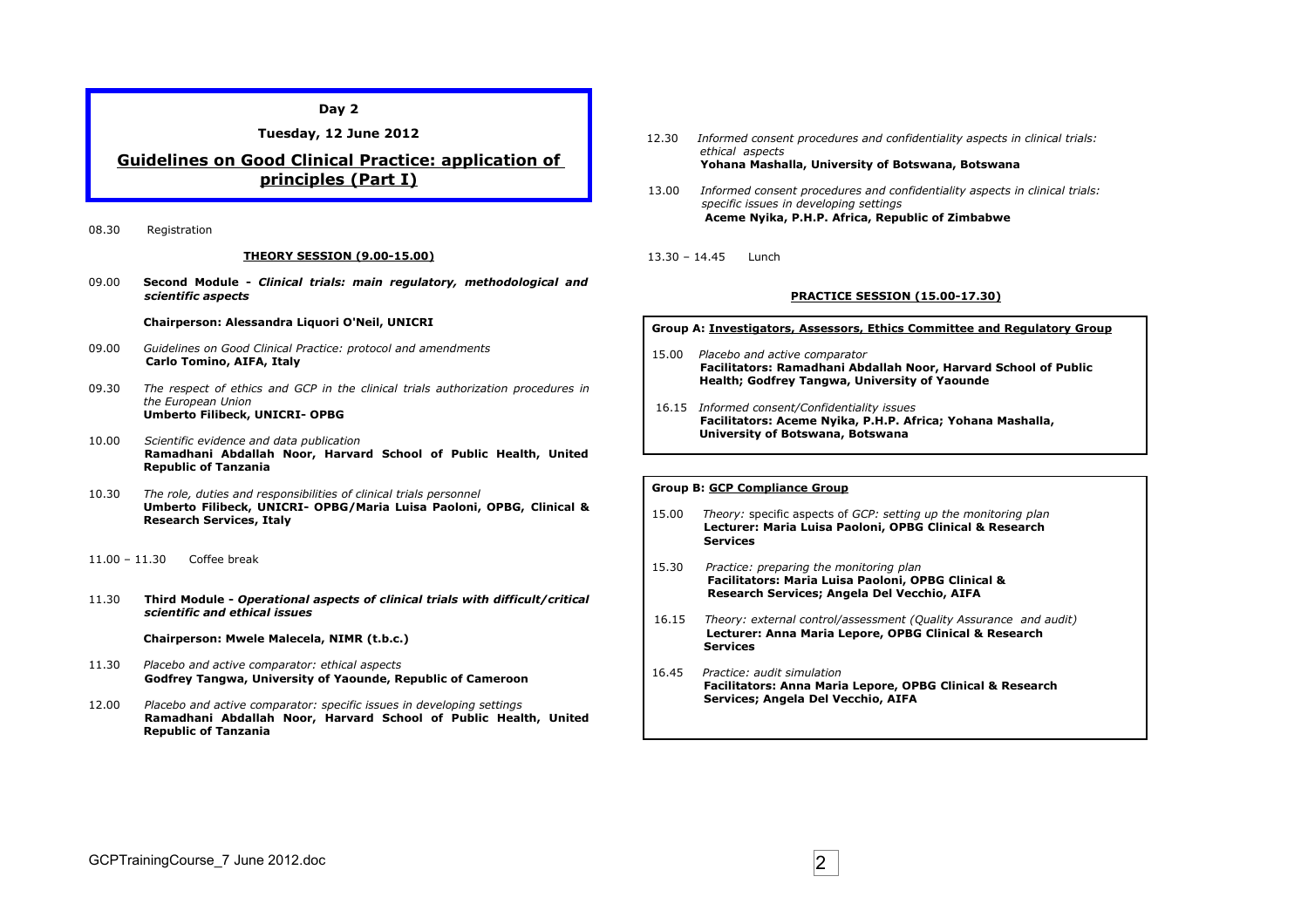**Day 3**

**Wednesday, 13 June 2012**

# **Guidelines on Good Clinical Practice: application of principles (Part II)**

08.30 Registration

#### **THEORY SESSION (9.00-15.00)**

09.00 **Fourth Module –** *Guidelines on Good Clinical Practice for trials on pharmaceutical products*

> **Chairperson: Ramadhani Abdallah Noor, Harvard School of Public Health, United Republic of Tanzania (t.b.c.)**

- 09.00 *Minimum requirements for clinical laboratories and Good Clinical Laboratories Practice (GCLP)* **Simon Buhalata, NIMR, United Republic of Tanzania**
- 09.30 *The Trial Master File and the local file* **Angela Del Vecchio, AIFA, Italy**
- 10.00**Fifth Module –** *Operational aspects of clinical trials with difficult/critical scientific and ethical issues*

**Chairperson: Umberto Filibeck, UNICRI/OPBG**

- 10.00 *Vulnerable population* **Aceme Nyika, P.H.P. Africa, Republic of Zimbabwe**
- 10.30 *Conclusion or early interruption of the study* **Ramadhani Abdallah Noor, Harvard School of Public Health, United Republic of Tanzania (t.b.c.)**
- 11.00-11.30 Coffee Break
- *11.30 Fair Compensation; Reimbursement; Insurance* **Godfrey Tangwa, University of Yaounde, Republic of Cameroon**
- 12.00 *Insurance: the Italian experience* **Carlo Tomino, AIFA, Italy**
- 12.30 *Access to post trial treatment* **Jerome A. Singh, University of Kwala-Zulu Natal, Republic of South Africa**
- 13.00 *Human rights and the law to enhance protection of participants in biomedical research* **Jerome A. Singh, University of Kwala-Zulu Natal, Republic of South Africa**

GCPTrainingCourse\_7 June 2012.doc 3

13.30 – 14.45 Lunch

#### **PRACTICE SESSION (15.00-17.30)**

**Group A: Investigators, Assessors, Ethics Committee and Regulatory Group**

- 15.00 *Vulnerable population* **Facilitators: Aceme Nyika, P.H.P. Africa; Godfrey Tangwa, University of Yaounde**
- 16.15 *Access to post-trial treatment* **Facilitators: Jerome A. Singh, University of Kwala-Zulu Natal, Ramadhani Abdallah Noor, Harvard School of Public Health (t.b.c.)**

- 15.00 *Trial Master File and Local File* **Facilitators: Angela Del Vecchio, AIFA; Maria Luisa Paoloni, OPBG Clinical & Research Services**
- 16.15 *Minimum requirements for clinical laboratories and Good Clinical Laboratory Practice (GCLP)* **Facilitators: Simon Buhalata, NIMR; Anna Maria Lepore, OPBG Clinical & Research Services**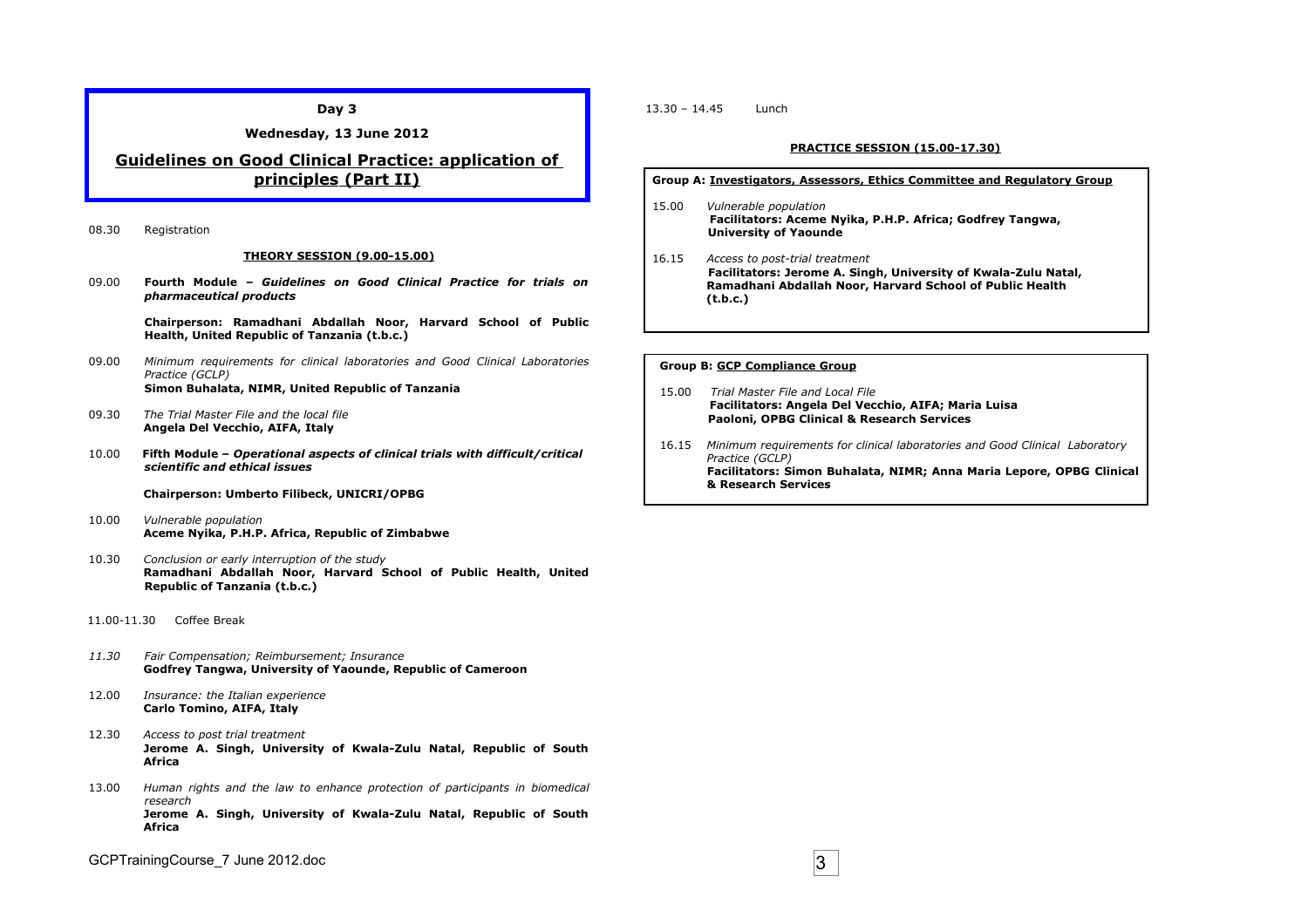**Day 4**

**Thursday, 14 June 2012**

## **The Inspection of Clinical Trials**

08.30 Registration

#### **THEORY SESSION (9.00-15.00)**

09.00 **Sixth Module –** *The Inspection capacity and the effective control of clinical trials*

> **Chairperson: John Changalucha, NIMR, United Republic of Tanzania (t.b.c.)**

- 09.00 *The five Ws of the inspection mechanism: who, what, where, when, why*  **Willem Verweij, IGZ, The Netherlands**
- 09.30 *Inspections of Ethics Committees* **Umberto Filibeck, UNICRI- OPBG, Italy**
- 10.00 *Inspections: findings and grading, outcomes, critical issues and decisions* **Willem Verweij, IGZ, Netherlands**
- 10.30 *Pharmaco-vigilance inspections in the EU* **Angela Del Vecchio, AIFA, Italy**
- 11.00 11.30 Coffee break
- 11.30 **Seventh Module for Group A (Assessors and Regulatory Group) –** *Presentation of Selected Clinical Trials*

#### **Chairperson: Carlo Tomino, AIFA, Italy**

- 11.30 *The natural history of tumors as a basis for controlled clinical trials: breast and cervical tumors and specific methodological aspects of clinical trials.* **Dino Amadori, Scientific Institute of Romagna for the Study and Treatment of Cancer, Italy**
- 12.00*Clinical trials related to different stages of the natural history of cancer* **Oriana Nanni, Scientific Institute of Romagna for the Study and Treatment of Cancer, Italy**
- 12.30 *Clinical trials of HIV/STD in developing settings: main aspects, problem issues and perspectives*  **John Changalucha, NIMR, United Republic of Tanzania**
- 11.30 **Seventh Module for Group B (GCP Compliance Group)** *Organizational aspects of the inspection process*

#### **Chairperson: Willem Verweij, IGZ, The Netherlands (t.b.c.)**

11.30 *Conduct and follow up of GCP and pharmaco-vigilance inspections at the investigation's site* **Angela Del Vecchio, AIFA, Italy**

- 12.15 *Organization of GCP inspections: an experience in developing settings*  **Umberto Filibeck, UNICRI- OPBG, Italy**
- 13.00 *The activities and future development of the GCP inspections in Tanzania* **Godwin Ndossi, Tanzania Food and Nutrition Center, United Republic of Tanzania**
- 13.30 14.45 Lunch

#### **PRACTICE SESSION (15.00-17.00)**

#### **Group A: Assessors and Regulatory: 2 Sub-Groups**

- 15.00 *GCP scientific and methodological review, analysis and evaluation of protocols; discussion of relevant ethical clinical trials problems*
- *1) Oncological protocols*  **Facilitators: Dino Amadori, IRST; Oriana Nanni, IRST; Patrizia Serra, IRST**
- *2) HIV/STD protocols*  **Facilitator: John Changalucha, NIMR**
- 16.30 *Reporting on the results of the subgroups*

- 15.00 *Evaluation of GCP compliance:3 sub-groups*
- *1) Trial site Inspections: findings, evaluation and grading*  **Facilitators: Willem Verweij, IGZ; Angela Del Vecchio, AIFA**
- *2) Monitoring; evaluation and grading of findings*  **Facilitator: Maria Luisa Paoloni, OPBG Clinical & Research Services**
- *3) Auditing; evaluation and grading of findings*  **Facilitator: Anna Maria Lepore, OPBG Clinical & Research Services**
- 16.30 *Reporting on the results by the three subgroups*
- 17.00 Closing remarks  **NIMR Representative (t.b.c.) Carlo Tomino, AIFA, Italy**
- 17.15 Distribution of Certificate of Attendance and collection of Training Course Evaluation Forms.